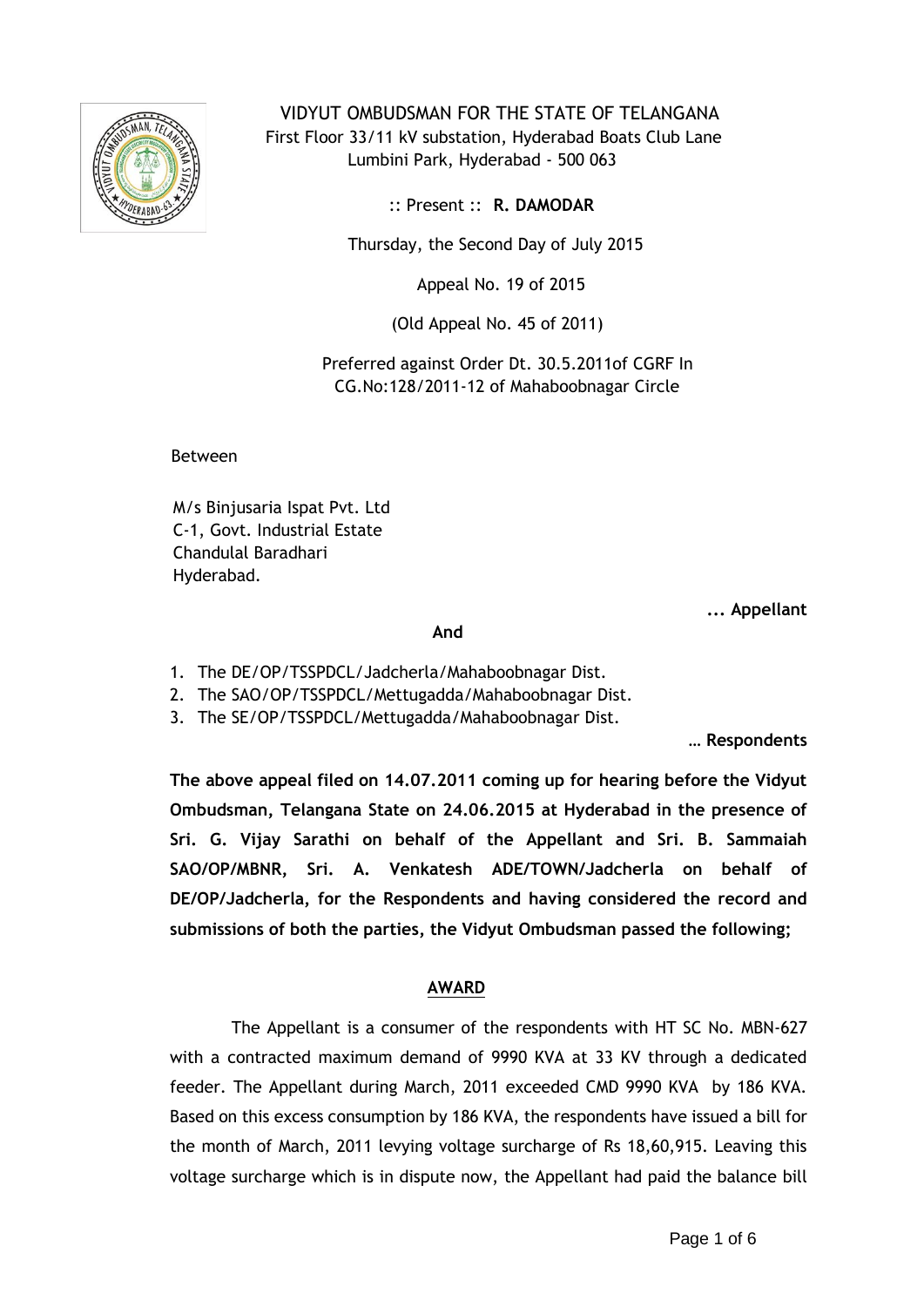amount of Rs 1,83,67,222/-. The appellant claims that this voltage surcharge is against the terms of the tariff order for 2010-11 and it is liable to be set aside.

2. The Appellant had relied upon a decision Dt. 12.12.2014 rendered in the Appeal No. 26/2014 by the learned Vidyut Ombudsman in M/s Suryalata Spinning Mills Ltd setting aside the voltage surcharge levied when CMD of 4995 KVA was exceeded by 59 KVA for a short period of 15 minutes, with a direction to revise the relevant bill, in support of its case.

3. The respondents on the other hand claimed that the meter of the Appellant was found in order and the consumer had utilised the load overshooting the maximum demand 9990 KVA and therefore, as per the tariff order, the Appellant is liable to pay voltage surcharge on consumption of 186 KVA.

4. The CGRF, after hearing both sides and on consideration of the facts, held that similar relief as was given in the matter of M/s Devashree Ispat Pvt. Ltd for exceeding CMD cannot be extended to the Appellant herein, as facts are different and the bill issued by the respondents to the appellant for the month of March, 2011 is in order and refused any relief through the impugned order.

5. Aggrieved and not satisfied with the impugned orders, the Appellant preferred the present Appeal.

Efforts at mediation could not succeed as both parties had no meeting point.

6. Arguments heard. On behalf of the Appellant, written arguments are filed in addition to advancing oral arguments.

7. The sole point that arises for determination is whether the Appellant is liable to pay voltage surcharge on additional usage of 186 KVA during March, 2011.

## **THE POINT**

8. The contracted maximum demand of the Appellant is 9,990 KVA. The recorded maximum demand during the month of March, 2011 is 10,176 KVA. The Appellant thus exceeded the maximum demand by 186 KVA over CMD during the month of March, 2011 about which there is no dispute.

9. The respondents have issued energy bill Dt. 26.03.2011 based on the excess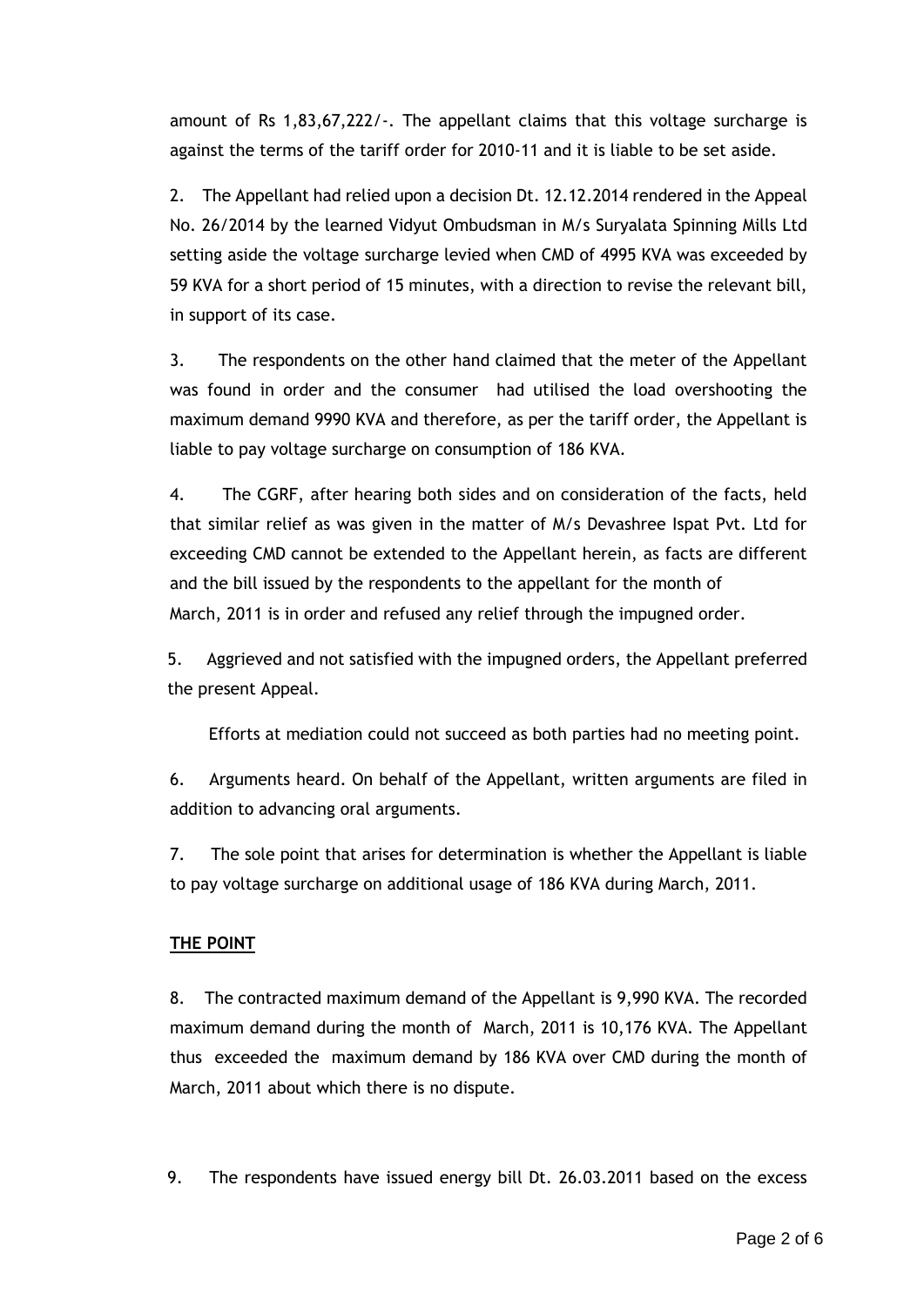KVA over the CMD with the following particulars:

| Demand Charges Normal:    | 9,990     | $27,97,200/-$ |
|---------------------------|-----------|---------------|
| Demand Charges Penal:     | 12%       | $1,04,160/-$  |
| <b>Energy Charges:</b>    |           |               |
| @325+32.5(10%) i.e @357.5 | 45,90,360 | 1,64,10,537/  |
| Peak Energy Charges 110   | 5,81,880  | $6,40,068/$ - |
| <b>Electricity Duty</b>   |           | 2,75,421/     |
|                           |           |               |
| Total:                    |           | 2,02,27,386/  |
|                           |           |               |
| Customer charges          |           | 750/-         |

10. The tariff order for the years 2010-11 in Annexure D Part B(1) table prescribes the criteria for imposing voltage surcharge, based on which the respondents have obviously charged voltage surcharge, is reproduced below for clarity;

 "H.T Consumers who are now getting supply at voltage different from the declared voltages and who want to continue taking supply at the same voltage will be charged as per the rates indicated below:

| SLN<br>o                                                                              | Contracted demand<br>with licensee and | Voltage at<br>which supply   | Voltage at which<br>consumer is<br>availing supply<br>(in kv) | Rates % extra over the<br>normal rates |                   |  |  |
|---------------------------------------------------------------------------------------|----------------------------------------|------------------------------|---------------------------------------------------------------|----------------------------------------|-------------------|--|--|
|                                                                                       | other sources (in KVA)                 | should be<br>availed (in kV) |                                                               | Demand<br>Charges                      | Energy<br>Charges |  |  |
| For HT consumers availing supply through common feeders<br>А.                         |                                        |                              |                                                               |                                        |                   |  |  |
| 1                                                                                     | 1501 to 5000                           | 33                           | 11                                                            | 12%                                    | 10%               |  |  |
| $\overline{2}$                                                                        | Above 5000                             | 132 or 220                   | 66 or below                                                   | 12%                                    | 10%               |  |  |
| B. For HT consumers availing supply through independent feeders                       |                                        |                              |                                                               |                                        |                   |  |  |
| 1                                                                                     | 2501 to 10000 KVA                      | 33                           | 11                                                            | 12%                                    | 10%               |  |  |
| $\overline{2}$                                                                        | Above 10000 kVA                        | 132 or 220                   | 66 or below                                                   | 12%                                    | 10%               |  |  |
| Note: FSA will be extra as applicable as notified by the commission from time to time |                                        |                              |                                                               |                                        |                   |  |  |

11. The respondents assert that they have charged the rates in the bill for March, 2011 based on the parameters fixed on voltage surcharge in the table noted supra as per the tariff order 2010-11 and there is no illegality in the bill. The Respondents base their claim on the premise that the RMD used was 10,176 KVA which is more than CMD of 9,990 and therefore, the consumer falls within the purview of the last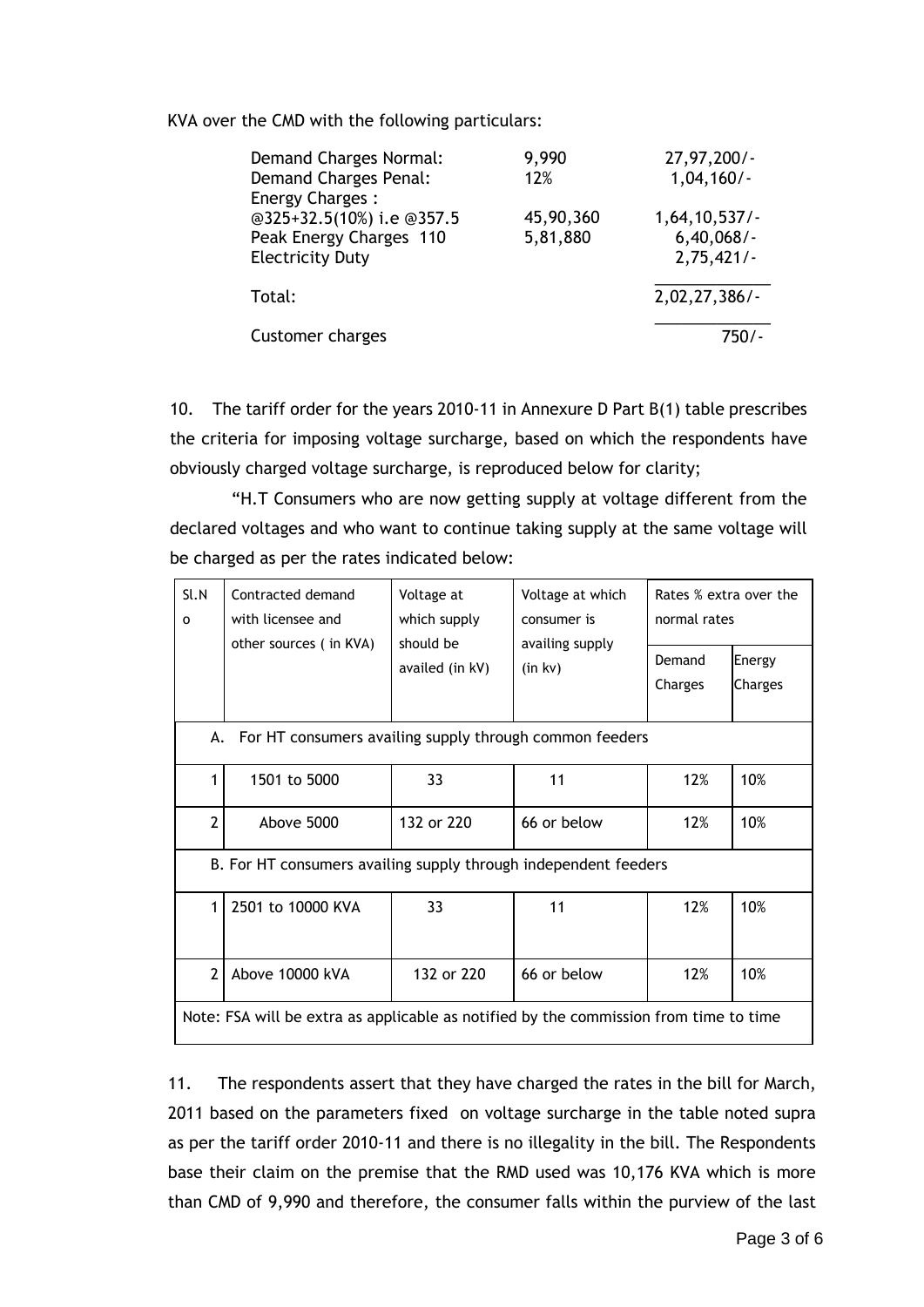category i.e, for consumers having CMD of above 10,000 KVA, voltage should be availed is 132 or 220 KV, Voltage at which the consumer should be availing supply of 66 Kv or below, and then the Demand charges shall be extra 12% and Energy charges shall be extra 10% representing voltage surcharge.

12. The Appellant contends that the respondents have no right to claim voltage surcharge, not only on the basis of the stray increase, but also on the basis of the decision in M/s Suryalata spinning mills case, where the learned Vidyut Ombudsman vide orders Dt. 12.12.2014 in Appeal No. 26/2014 had correctly held that the voltage surcharge cannot be levied in cases where there is stray recording of excess demand over and above the contracted maximum demand and in such cases, penalty on the maximum demand alone has to be levied, but not the voltage surcharge.

13. The question now is whether the Appellant is liable to pay voltage surcharge based on excess consumption of 186 KVA in March, 2011?

 The respondents rely on the Tariff order of 2010-11 in annexure - D part B(1) of table to support the bill regarding voltage surcharge.

### **What are the grounds on which this table becomes applicable?**

The preamble to the table states "H.T consumers who are now getting supply at voltage different from the declared voltages and who want to continue taking supply at the same voltage will be charged as per the rates indicated below:-

 There are three prerequisites to the present matter for application of this table, and the relevant column for consumers availing supply through independent feeders is part (B) of the table. The Prerequisites are:

- i) The contracted demand with licensee and other sources (In KVA) should have been - 2501 - 10,000 KVA
- ii) Voltage at which supply should be availed 33 KV
- iii) Voltage at which consumer has availed supply 11 KV

# **only then, 12% demand charges and 10% energy charges representing voltage surcharge are leviable and not otherwise.**

14. In the present case, the Appellant is availing energy with 9990 KVA with 33 KV supply and not with 11 KV and there is no deviation. If such is the position, there are no grounds to collect the voltage surcharge, as the criteria prescribed in the table is not fulfilled/met. This is the result of a plain reading of the table prescribed by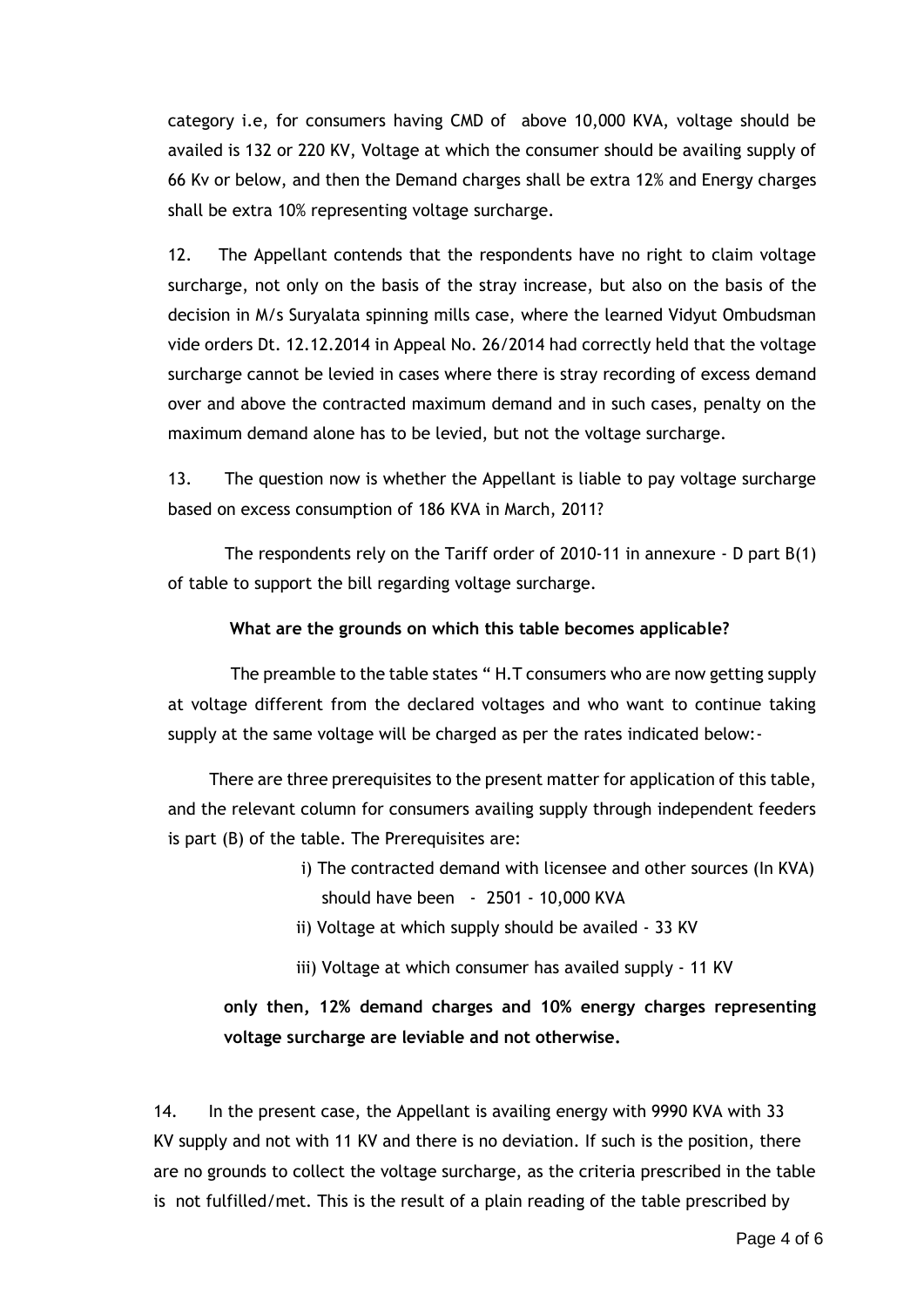the Electricity Regulatory Commission for collecting voltage surcharge.

 15. The contention of the Respondents that voltage surcharge in the present case relates to the Tariff order 2010-11 and whereas, M/s Suryalata Spinning Mills case relates to the Tariff order 2013-14 which has a note added to the table relating to the voltage surcharge, has no relevance to the present case, as the issue involved in the present case is whether the excess consumption attracted the criteria fixed in the table for collecting voltage surcharge, which is now answered in the negative.

 16. The Respondents prepared the energy bill in the present matter charging voltage surcharge, which is not mandated by the Tariff Order 2010-11. The Respondents have no authority to collect the voltage surcharge based on misinterpretation of the criteria prescribed in the table of the tariff order. The CGRF has not examined the facts properly, applied the criteria correctly to the facts and refused to grant any relief, which is not legal.

 17. In the result,the order of CGRF Dt. 30-05-2011 is set aside and the voltage surcharge imposed on the Appellant vide CC bill for March, 2011 is held as not legal and set aside.

Corrected, Signed and Pronounced on this the 2nd Day of July 2015.

## **VIDYUT OMBUDSMAN**

**To**

- 1. M/s Binjusaria Ispat Pvt. Ltd, C-1, Govt. Industrial Estate, Chandulala Baradhari, Hyderabad.
- 2. The DE/OP/TSSPDCL/Jadcherla/Mahaboobnagar Dist.
- 3. The SAO/OP/TSSPDCL/Mettugadda/Mahaboobnagar Dist.
- 4. The SE/OP/TSSPDCL/Mettugadda/Mahaboobnagar Dist.

## **Copy to:**

5. The Chairperson, Consumer Grievance Redressal Forum, Greater Hyderabad Area, TSSPDCL, Vengal Rao Nagar, Erragadda, Hyderabad – 500 045.